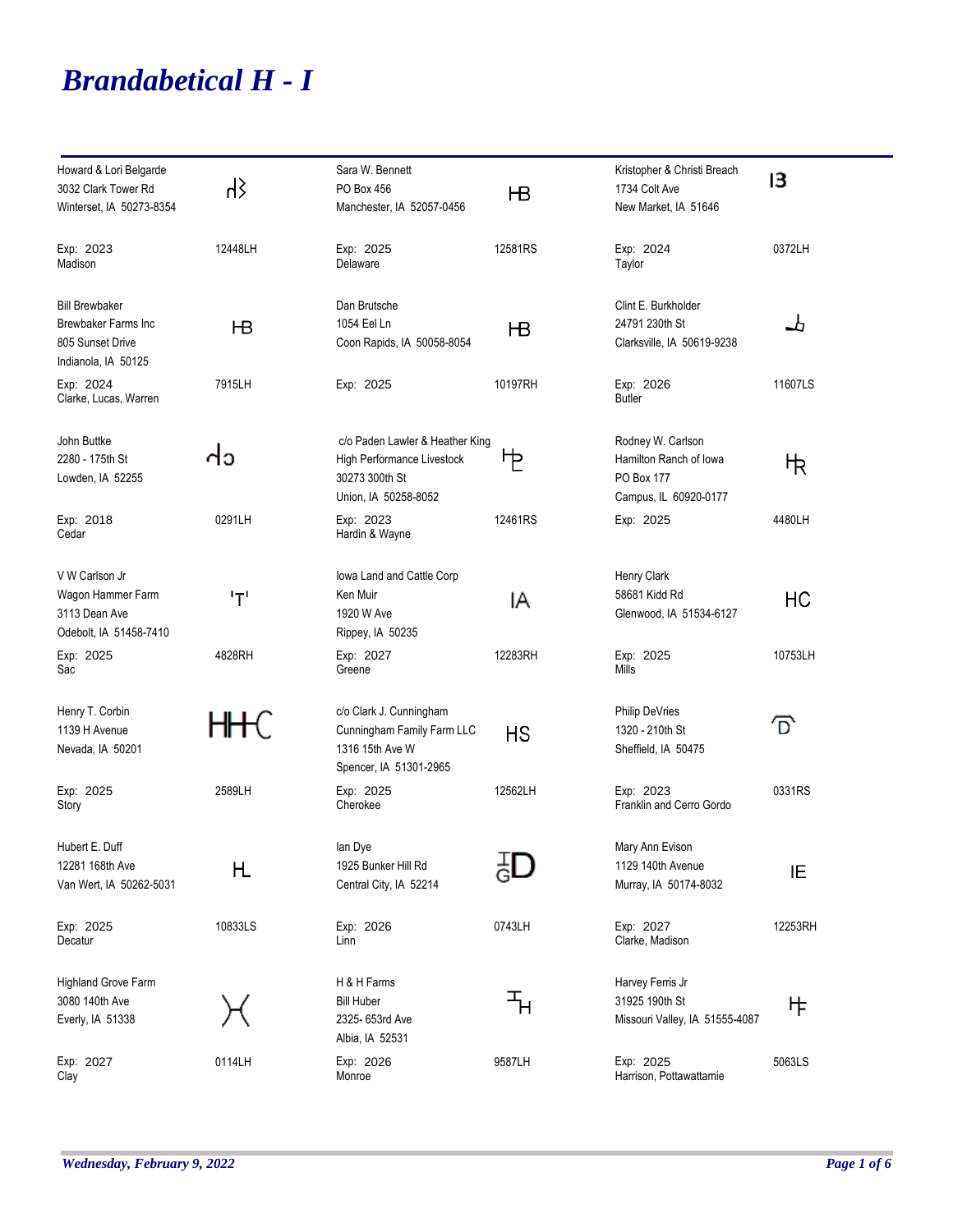| Ronald Foland<br>18322 195th Ave               | l=                       | J M Greig<br>Greig & Co Inc                    | НF      | Holly Hess Gross<br>3 Mystic Drive                              | Щ       |
|------------------------------------------------|--------------------------|------------------------------------------------|---------|-----------------------------------------------------------------|---------|
| Leon, IA 50144-1589                            |                          | PO Box 157<br>Estherville, IA 51334-0157       |         | Ossining, NY 10562                                              |         |
| Exp: 2025<br>Decatur                           | 6378LR                   | Exp: 2025<br>Emmet                             | 0565LH  | Exp: 2025<br>Carroll                                            | 0559LR  |
| H R Farms<br>Barbara J Richardson              |                          | Barry Hageman<br>19712 C-60                    |         | Wayne Haidsiak<br>Haidsiak & Haidsiak                           |         |
| 33754 Xenon Rd<br>Lineville, IA 50147-1035     | Ѭ                        | Sioux City, IA 51109-9067                      | 프       | 701 North Brooks<br>Lenox, IA 50851                             | нн      |
| Exp: 2025<br>Decatur, Wayne                    | 12556LR                  | Exp: 2023<br>Plymouth                          | 7610LH  | Exp: 2024<br>Adams, Taylor                                      | 9876LH  |
| William H. Hamaker                             |                          | Terry A. Hamann                                |         | Irvin W. Hansen                                                 |         |
| 23514 300th Ave<br>Garden Grove, IA 50103-1137 | 凸                        | 1169 Lincoln Ave<br>Chester, IA 52134-8508     | ᅪ       | 27493 360th St<br>Minden, IA 51553-4109                         | HΞ      |
| Exp: 2025<br>Decatur                           | 6420LH                   | Exp: 2025<br>Howard                            | 9335LR  | Exp: 2025<br>Pottawattamie                                      | 1401LH  |
| Leonard L. Hanson                              |                          | Jerry Harbison                                 |         | Harbison Cattle Company LLC                                     |         |
| 3387 Hwy 31<br>Smithland, IA 51056             | HI                       | 3049 Fir Ave<br>Brighton, IA 52540-9675        | 出       | Jeremy & Erin Harbison<br>3029 Fir Avenue<br>Brighton, IA 52540 | Ҧ       |
| Exp: 2025<br>Monona & Woodbury                 | 11426LH                  | Exp: 2023<br>Washington                        | 12390LH | Exp: 2024<br>Washington                                         | 5306RH  |
| Phil A Hardee & Son                            |                          | Kenneth &/or Barbara Harris                    |         | Roger J. Harris                                                 |         |
| 3421 280th St<br>Clarinda, IA 51632            | 卫                        | 24832 120th St<br>South English, IA 52335-8619 | К       | 1233 200th St<br>New Market, IA 51646                           | 日       |
| Exp: 2026<br>Page, Taylor                      | 8625LH                   | Exp: 2024<br>Keokuk                            | 11918LS | Exp: 2026<br>Taylor                                             | 7271LH  |
| Garrett Hartig                                 |                          | Duane Lyle Hartman                             |         | D. Richard & Jacob A. Hartsell                                  |         |
| 2172 250th Street<br>Bennett, IA 52721         |                          | 3335 W Ave<br>Fairbank, IA 50629-7506          | 日       | 2364 240th St<br>Early, IA 50535-7534                           | H-      |
| Exp: 2023<br>Cedar, Linn and Johnson           | 11009LS                  | Exp: 2025<br>Fayette                           | 2882RR  | Exp: 2025<br>Sac                                                | 12601RH |
| David Hartstack                                |                          | Harold F. Hauck                                |         | Kirk Hauge                                                      |         |
| 3268 250th St<br>Clarinda, IA 51632-4032       | $\underline{\mathsf{H}}$ | 2025 210th St<br>Donnellson, IA 52625-9208     | ┞       | 16251 115th Street<br>Van Wert, IA 50262                        | ዜ       |
| Exp: 2027<br>Page, Taylor                      | 8907LH                   | Exp: 2022<br>Lee                               | 12346RH | Exp: 2024<br>Clarke, Decatur                                    | 7919RH  |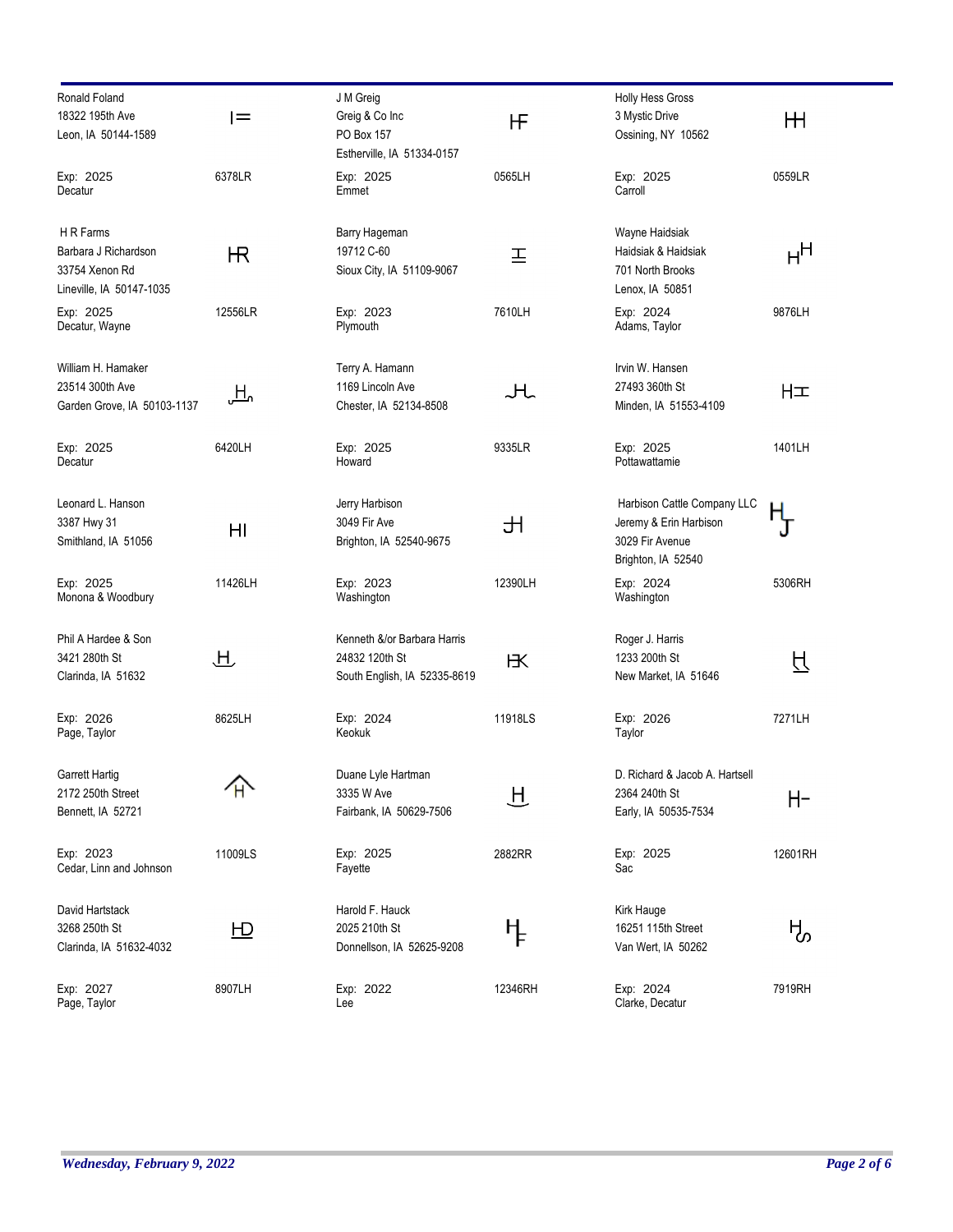| Mark and Susan Hawthorne<br>202 West Jefferson St<br>Lake City, IA 51449              | 5 ل     | Tonch or Greg Heartsill<br>H Bar C Rodeo Company<br>209 W Cherry St<br>Salem, IA 52649-9721 | $H-C$                     | Joel Heinz<br>13232 170th St<br>Dawson, IA 50066                                                     | Н5          |
|---------------------------------------------------------------------------------------|---------|---------------------------------------------------------------------------------------------|---------------------------|------------------------------------------------------------------------------------------------------|-------------|
| Exp: 2024<br>Calhoun, Greene                                                          | 0339LH  | Exp: 2023<br>Henry                                                                          | 10465LH                   | Exp: 2024<br>Dallas                                                                                  | 8497LH      |
| Matt & Kelli Henderson<br>1411 250th Street<br>Shenandoah, IA 51601                   |         | Mark Henderson<br><b>Henderson Farms</b><br>14871 Egret Ave<br>Drakesville, IA 52552        | 巴                         | Marlin Henderson<br>1237 340th Avenue<br>Randolph, IA 51649                                          | エロ          |
| Exp: 2024<br>Page                                                                     | 7008LS  | Exp: 2027<br>Appanoose, Davis, Wapello                                                      | 11125RH                   | Exp: 2026<br>Fremont                                                                                 | 9588RH      |
| Randall L. Hensley<br>414 S East St.<br>Macksburg, IA 50155                           | Ħ.      | Mark Herbold<br>P.O. Box 361<br>6267 204th Trail<br>Albia, IA 52531                         | $\mathbb{F}_{\mathbb{E}}$ | Adam Herbold<br>1257 Lenox Avenue<br>Pierson, IA 51048                                               |             |
| Exp: 2022<br>Madison                                                                  | 0150RS  | Exp: 2026<br>Monroe                                                                         | 0014RH                    | Exp: 2023<br>Woodbury                                                                                | 10125RH     |
| Robert W. Herr<br>2691 Ventura Ave<br>Fremont, IA 52561                               | ΗВ      | Douglas L. Higgins<br>1709 160th St<br>Creston, IA 50801-8108                               | Н                         | High Performance Livestock<br>%Paden Lawler & Heather King<br>30273 300th St<br>Union, IA 50258-8052 | ኮ           |
| Exp: 2026<br>Mahaska, Monroe, Keokuk                                                  | 0020LH  | Exp: 2026<br>Union                                                                          | 8749RR                    | Exp: 2023<br>Hardin & Wayne                                                                          | 12460LS     |
| Donald P. Hill<br>8382 20th Ave<br>Norwalk, IA 50211-9325                             | Ηн      | Jon Hilliard<br>Triple H Stable & Cattle Co.<br>20854 R Ave<br>Dike, IA 50624               | ႥႹ                        | Steven K Hillrichs<br><b>Hillrichs Farms</b><br>13451 K-18 N<br>Akron, IA 51001                      |             |
| Exp: 2025<br>Warren                                                                   | 10149LS | Exp: 2026<br>Grundy                                                                         | 11004LR                   | Exp: 2027<br>Plymouth                                                                                | 9916RH      |
| Rodney & Gerald Hodgson<br>Hodgson Farms Inc<br>25159 Marble Ave<br>Le Mars, IA 51031 | 只       | Jerry Hoff<br><b>Hoff Brothers</b><br>407 W 7th St<br>Logan, IA 51546-1225                  | 丑                         | James D Hogan Sr & Jr<br>2229 US Highway 34<br>Corning, IA 50841-8050                                | 旦           |
| Exp: 2026<br>Plymouth                                                                 | 11182LH | Exp: 2025<br>Harrison                                                                       | 11497LH                   | Exp: 2025<br>Adams                                                                                   | 9361LR      |
| c/o Marilyn Hogue<br>Julie Kruse<br>5451 SE 45th St.<br>Carlisle, IA 50047            | 舌       | James Holz<br>Royalcrest LLC<br>1502 W Ave<br>Grand Junction, IA 50107                      |                           | Michael T. Hora<br>2641 240th St<br>Washington, IA 52353-9681                                        | <b>HORA</b> |
| Exp: 2025<br>Polk, warren                                                             | 12614LH | Exp: 2026<br>Greene                                                                         | 0944LH                    | Exp: 2023<br>Louisa, Washington                                                                      | 11758LR     |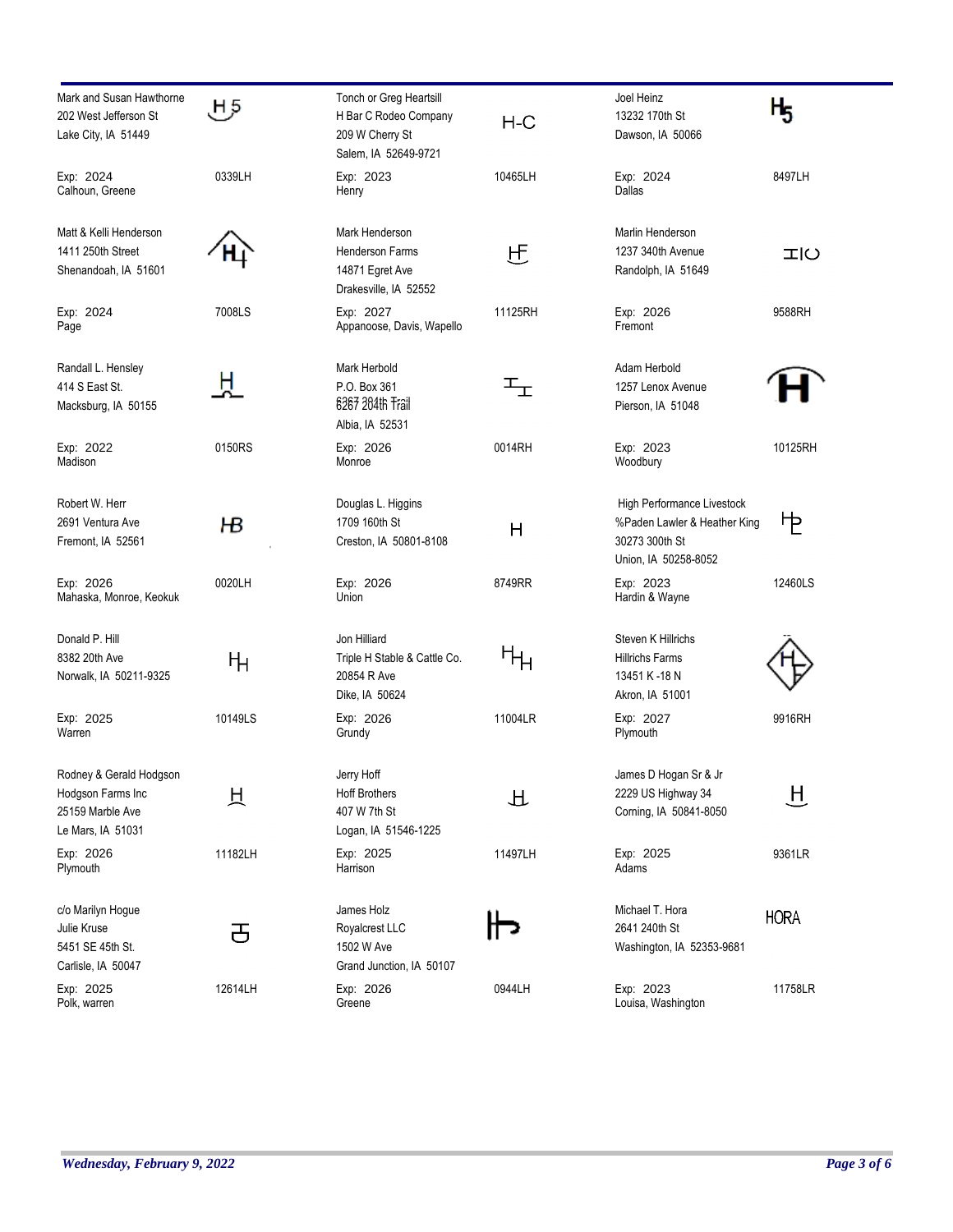| Horstman's Quarter Horses<br>Butch Horstman & Christy Brade<br>1315 - 280th Ave<br>Colesburg, IA 52035 | ቴ       | Monte Hough<br>23504 230th St<br>Underwood, IA 51576-3518                                   | 工       | <b>Tyler Hoy</b><br>Hoy Cattle Company<br>2735 560th Ave.<br>Ringsted, IA 50578 | ጜ<br>"  |
|--------------------------------------------------------------------------------------------------------|---------|---------------------------------------------------------------------------------------------|---------|---------------------------------------------------------------------------------|---------|
| Exp: 2026<br>Delaware                                                                                  | 0642LH  | Exp: 2025<br>Pottawattamie                                                                  | 9507LH  | Exp: 2026<br>Emmet, Palo Alto, Woodbury & Kossuth                               | 6360LH  |
| Cody Huber<br>321 A Avenue West<br>Albia, IA 52531                                                     | န္ခြ    | Kelly Hulstein<br>Bar K Farm<br>PO Box 110<br>Sioux Center, IA 51250                        | НŶ      | Dennis W. Hunter<br>1595 330th St<br>Brandon, IA 52210-9770                     | H4      |
| Exp: 2026                                                                                              | 0715RS  | Exp: 2025<br>Sioux, Lyon                                                                    | 11007LR | Exp: 2027<br>Buchanan                                                           | 11159LH |
| Edward E. Huster<br>2486 Taylor Ave<br>Sac City, IA 50583-7425                                         | 丑       | Alan D. Ibbotson<br>1481 260th Ave<br>Tingley, IA 50863                                     | Ι       | Leland W. Inman<br>1199 Kale Ave<br>Corning, IA 50841                           | Ι       |
| Exp: 2025<br>Sac                                                                                       | 0053RH  | Exp: 2025<br>Ringgold                                                                       | 12574LH | Exp: 2025<br>Adams                                                              | 0688RH  |
| Rollin K. Isenberger<br>3013 N Winn Rd<br>Decorah, IA 52101-7776                                       | $I_I$   | <b>IWA Ranch</b><br>Kathy or Heather Groharing<br>10525 140th Street<br>Davenport, IA 52804 | Įм      | Harold H. James<br>5404 Lake Rd<br>Ottumwa, IA 52501-8490                       | ਸ਼੍ਰਮ   |
| Exp: 2023                                                                                              | 12405LH | Exp: 2027<br>Scott                                                                          | 1454RH  | Exp: 2024<br>Wapello                                                            | 9864RS  |
| Marlyn S. Jensen<br>2225 Robin St<br>Osceola, IA 50213-8208                                            | ╈       | Roy L. Johnson<br>1851 Idaho Ave<br>Gravity, IA 50848-7527                                  | Hŀ      | Ira Eugene Jones Jr.<br>22889 Maple Ridge<br>Adel, IA 50003                     | ۱۲۸     |
| Exp: 2024<br>Clarke                                                                                    | 10588LH | Exp: 2025<br>Taylor                                                                         | 10781RH | Exp: 2024<br>Madison, Dallas                                                    | 3702RR  |
| Heman Jungbluth<br>27691 215th St<br>Underwood, IA 51576-3557                                          | Н       | Daniel R. Kirkland<br>1739 320th St<br>Lorimor, IA 50149                                    | $\rm H$ | Quincy Koehn<br>2392 Evergreen Ave<br>Red dak, TA 51566                         | Ιی      |
| Exp: 2025<br>Pottawattamie                                                                             | 2521RH  | Exp: 2025<br>Madison, Clarke                                                                | 12077LH | Exp: 2025<br>Montgomery                                                         | 5275LH  |
| c/o Mrs. Ivan Larson<br>Ivan Larson<br>105 Main<br>Guthrie Center, IA 50115-1340                       | ப       | Lazy H Farms<br>242 N Fayette Street<br>Lamoni, IA 50140                                    | FL.     | <b>Hadley Leichty</b><br>3295 Wayland Road<br>Wayland, IA 52654                 |         |
| Exp: 2015<br>Guthrie                                                                                   | 5429LH  | Exp: 2022<br>Ringgold and Decatur                                                           | 480LS   | Exp: 2024<br>Washington and Henry                                               | 0480LH  |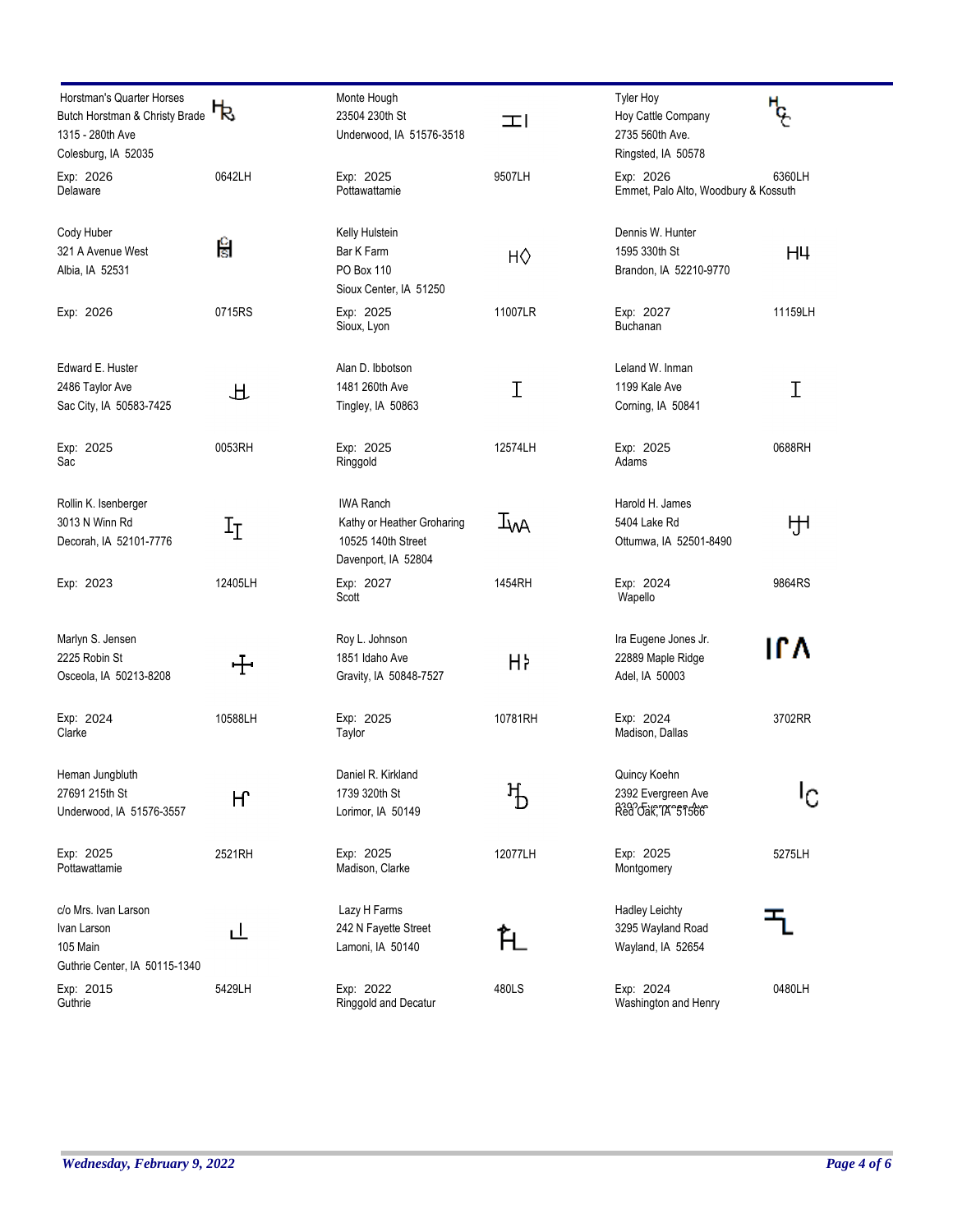| Colby Lenhart<br>3149 - State Hwy 148<br>Beford, IA 50833-8017                                        | $\overline{\boldsymbol{x}}$ | Calvin or Doug Leonard<br>Leonard Cattle Company<br>6586 O Ave<br>Holstein, IA 51025-7015             |                   | Howard M. Logan<br>PO Box 506, 309 Jackson St<br>Moville, IA 51039-0506                      | Η            |
|-------------------------------------------------------------------------------------------------------|-----------------------------|-------------------------------------------------------------------------------------------------------|-------------------|----------------------------------------------------------------------------------------------|--------------|
| Exp: 2027<br>Taylor                                                                                   | 11713LH                     | Exp: 2024<br>Cherokee, Ida, Woodbury                                                                  | 11443LS           | Exp: 2025<br>Woodbury                                                                        | 2535LR       |
| Howard L. Madsen & Sons<br>1272 420th St<br>St Ansgar, IA 50472-8568                                  | HД                          | Tyler Meekma<br>1644 County Home Road<br>Sioux City, IA 51106                                         | <u>Чи</u>         | Scott P. Nixon<br>204 S Gregory Street<br>Afton, IA 50830-1032                               | ΙZ           |
| Exp: 2025<br>Mitchell                                                                                 | 0052RH                      | Exp: 2025<br>Sioux, Plymouth, Woodbury                                                                | 0444LR            | Exp: 2017<br>Union                                                                           | 11638LH      |
| Robert D. Nixon<br>1987 - 330th Ave<br>Woodburn, IA 50275                                             | ΙZ                          | Jerry Parsons<br>400 SW Church<br>Leon, IA 50144-1353                                                 | $\mathbf{I}$<br>ь | Melvin Petersen<br>1618 315th St<br>Exira, IA 50076-7529                                     | IX           |
| Exp: 2027<br>Clarke                                                                                   | 0769LH                      | Exp: 2023<br>Decatur                                                                                  | 9104RH            | Exp: 2025<br>Audubon                                                                         | 6516LH       |
| Stephanie Reicks & Dustin Horne<br>2064 II Avenue<br>Traer, IA 52136                                  | п                           | Rocking H Farms<br>13447 K-18N<br>Akron, IA 51001                                                     |                   | c/o Larry Roller<br>Hardscrabble Farms<br>20338 Hardscrabble Rd<br>Monticello, IA 52310-7817 | $H^{\prime}$ |
| Exp: 2026<br>Tama, Howard & Winneshiek                                                                | 9501RH                      | Exp: 2027<br>Plymouth                                                                                 | 0189LH            | Exp: 2026<br>Jones                                                                           | 12144LS      |
| Shane Sayers<br>Haynie K Cattle Co LLC<br>607 E 9th St.; Box 59<br>Malvem, 1 A ' 5 1531 <sup>En</sup> |                             | Bernard L. Smith<br>1783 180th Street<br>Rudd, IA 50471-8005                                          | $\mathsf{S}$      | Robert D. Stoulil<br>3884 Hwy S 74th S<br>Newton, IA 50208-8421                              | \$           |
| Exp: 2026<br>Mills, Pottawatamie                                                                      | 0935LH                      | Exp: 2027<br>Floyd                                                                                    | 11139LS           | Exp: 2025<br>Jasper                                                                          | 0153RH       |
| <b>Stephen Streets</b><br>2675 County Road E29<br>Wyoming, IA 52362-7631                              | \$                          | Darrell Thordsen<br>3651 17th Ave<br>Monmouth, IA 52309-9475                                          | 出                 | Hilario Gonzalez Tovar<br>12267 County Highway J20<br>Grand River, IA 50108                  | HGT          |
| Exp: 2023<br>Jackson, Jones                                                                           | 7717LH                      | Exp: 2025<br>Jackson, Jones, Clinton                                                                  | 12014LH           | Exp: 2026<br>Decatur                                                                         | 6492RH       |
| <b>Bruce Town</b><br>2945 Loomis Avenue<br>Missouri Valley, IA 51555                                  | H⊢                          | Susan Vance-Hejlm Trustee<br>Bruce Hjelm Residuary Trust<br>1230 200th St<br>Lake Park, IA 51347-7084 | 프                 | Don West<br>13350 Hwy 5<br>Moravia, IA 52571                                                 | Н٢           |
| Exp: 2025<br>Harrison                                                                                 | 6683RH                      | Exp: 2025<br>Dickinson                                                                                | 11981RH           | Exp: 2024<br>Appanoose                                                                       | 0425RH       |